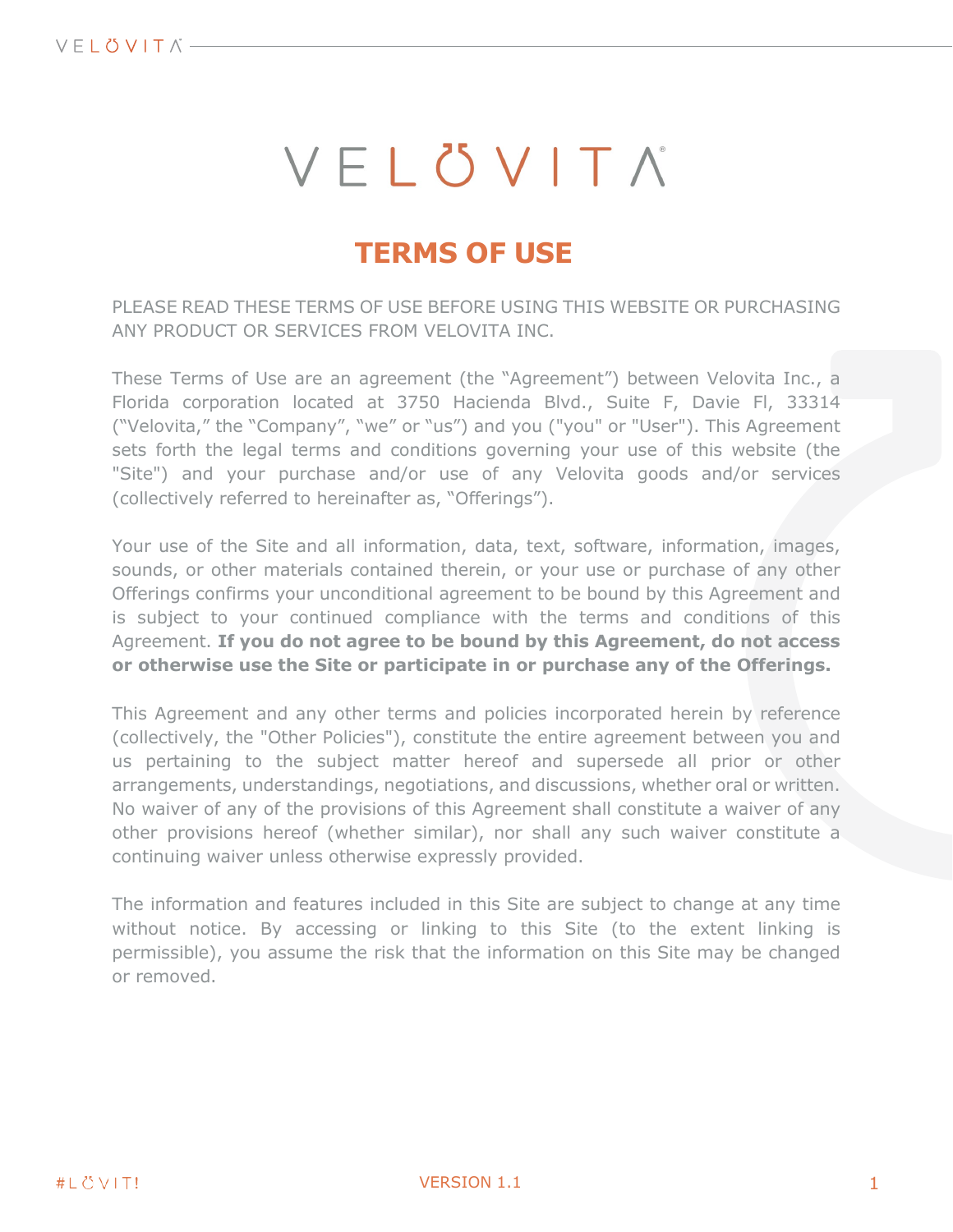## **Velovita Return Policy**

## **Customer Returns and Cancelations**

Velovita offers an unconditional, sixty (60) day return policy on any products sold to retail customers through a Member's authorized replicating website. One hundred percent (100%) of the original purchase price will be refunded to retail customers for all such products returned within 60 days from the date of purchase. Retail customers assume the cost of shipping any products back to Velovita.

A customer may modify or cancel their V-Fill (autoship) orders prior to shipment by contacting customer support at support@velovita.com.

For international markets, costs associated with duties, taxes, shipping & handling, if any, will not be refunded or reimbursed.

## **Return Process for Online Orders.**

- 1. Notify the Velovita Support Department of the pending return using the Velovita Online Support Ticket System from within your account.
- 2. Package the products you wish to return using proper shipping carton(s) and packing material based on the product(s) being returned. Include the original packing slip or a printed copy of your receipt.
- 3. Ship the package to the following address using any shipping method that provides you with a tracking number:

Velovita Returns 3750 Hacienda Blvd, Suite F, Davie, Florida 33314

- 4. Provide the tracking number for your package to the Velovita Support Department through the Online Support Ticket System.
- 5. Once your return is received and processed, an appropriate refund will be issued within approximately ten (10) business days.

**Member Resignation Returns.** All products in a CURRENTLY MARKETABLE, REUSABLE, UNOPENED, AND RESALABLE condition which have been purchased within thirty (30) days\* shall be repurchased subject to compliance with the Seventy Percent Rule (see section 4.5.5 of Velovita's Policies and Procedures). The repurchase shall be at a price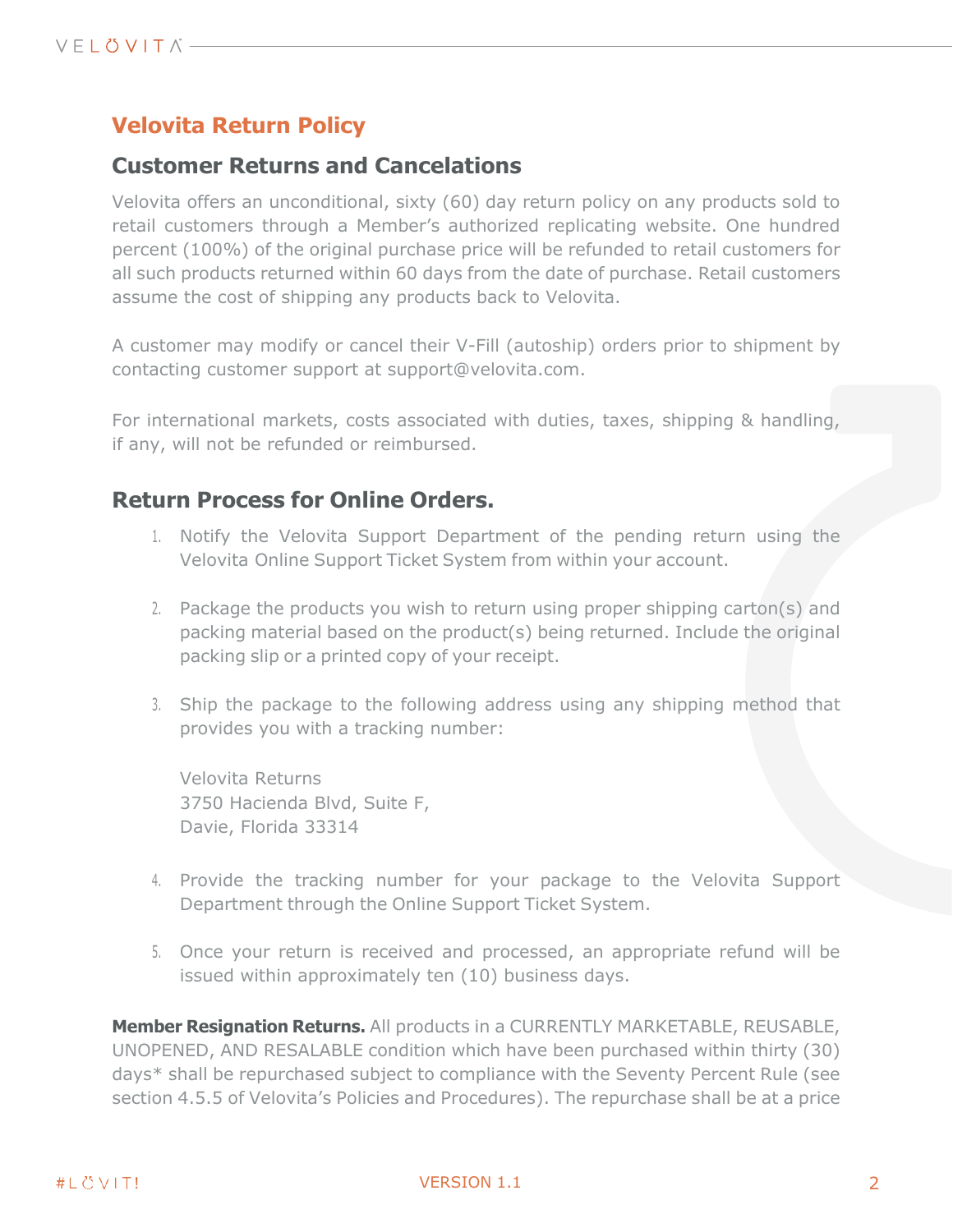of not less than 80% (eighty percent) of the original net cost to the participant minus any commissions paid to the Member.

**Note**: Commissions earned will be offset as a result of the product returned. Any return requests will be considered a resignation of the Member's membership with Velovita.

OPENED products shall not be repurchased.

For international markets, costs associated with duties, taxes, shipping & handling, if any, will not be refunded or reimbursed.

In order to ensure that a refund is issued in a timely manner, the following steps should be followed:

- 1. A written request must be submitted to the Velovita Support Department, clearlyciting the reason for the return of product(s) and/or sales materials.
- 2. Upon receipt of the proper information, Velovita will instruct the Member where to ship the products and provide the Member with a Return Merchandise Authorization ("RMA"), which must be clearly visible on the exterior of the package. (Anyreturn without this information visible on the outside of the package will be refusedwithout exception). Velovita will issue the refund within approximately ten (10) days from the date of receipt of the products or sales materials.
- 3. The Member assumes the cost of shipping any products or sales material back to Velovita.
- 4. The Member assumes responsibility for packing and shipping products or sales material back in a manner that will ensure that it is received in a timely manner and with minimal damage.
- 5. Refunds will be issued in the same manner that payment was received. This means that if a credit card was used initially, the reimbursement will be issued back to that same credit card.

\*The permissible return period will vary according to the country and state laws in which the Member resides.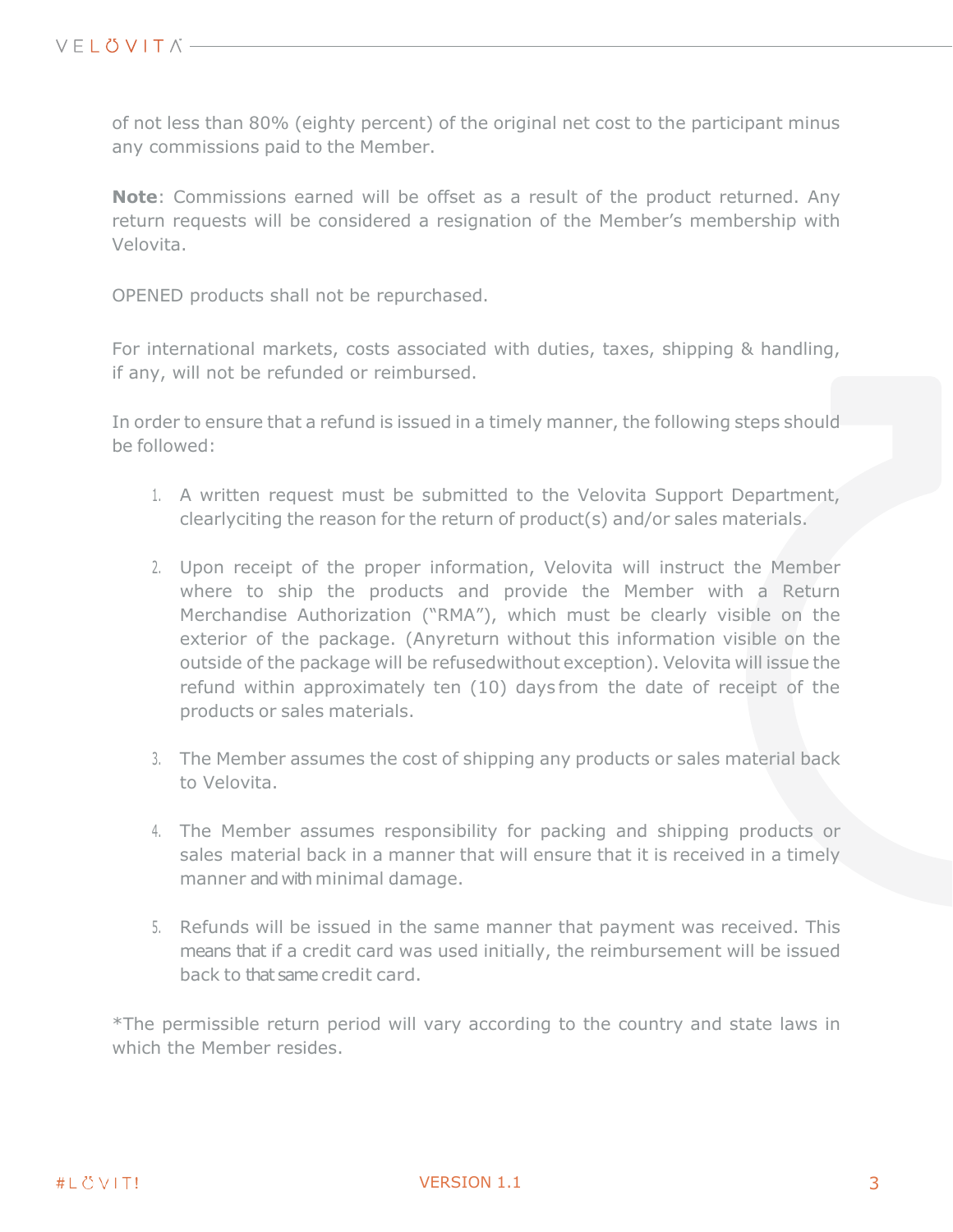**Unauthorized Returns.** Should a member refuse delivery of any Velovita shipment or request to return any previously purchased product for a refund, such request will be deemed as a voluntary resignation.

**Buyers Right to Cancel.** Federal law entitles a buyer to cancel certain sales without penalty prior to midnight of the third (3rd) business day following the transaction. This rule covers retail customer sales of twenty-five dollars (\$25.00) or more that occurs away from the Member's main office. In addition, the Member must orally inform the buyer of the three (3) day right to cancel at the time the buyer signs the contract of sales or purchase of goods.

**Exchanges.** Velovita will not accept product exchanges.

**Credit Card Chargebacks.** Customers (nonmembers) or Members with credit card chargebacks will have their accounts suspended until such time that the full amount ofthe chargeback is returned to Velovita plus any chargeback fees.

**Promotional Products.** Returned orders containing promotional products will be refunded in accordance with our return policy less the published price of the products should the buyer choose to keep them. Promotional products must be returned withthe order to avoid the deduction of the retail price of the products from the eligible refund amount.

## **Shipping and Delivery Policies**

All the risks involved in the delivery of goods shall be borne by you. You shall have no right to claim anything against the Company in case of any problems and/or complications related to the delivery. Under no circumstances will the Company be liable for tampering, theft or damage occurred during the transport: you will have recourse only against the carrier.

Subject to product availability, orders are usually processed for shipment within 1 to 3 business days. Accurate shipping address and phone number are required. Your signature may be required for delivery.

The Company shall at all times be entitled to make partial deliveries unless expressly agreed otherwise.

In the event that circumstances beyond the Company's control occur which make transport to or delivery at the agreed place impossible, or if you do not take delivery ofthe goods, the Company shall have the right – at its option – to take the goods back orto store them or cause them to be stored at your expense and risk. The costs of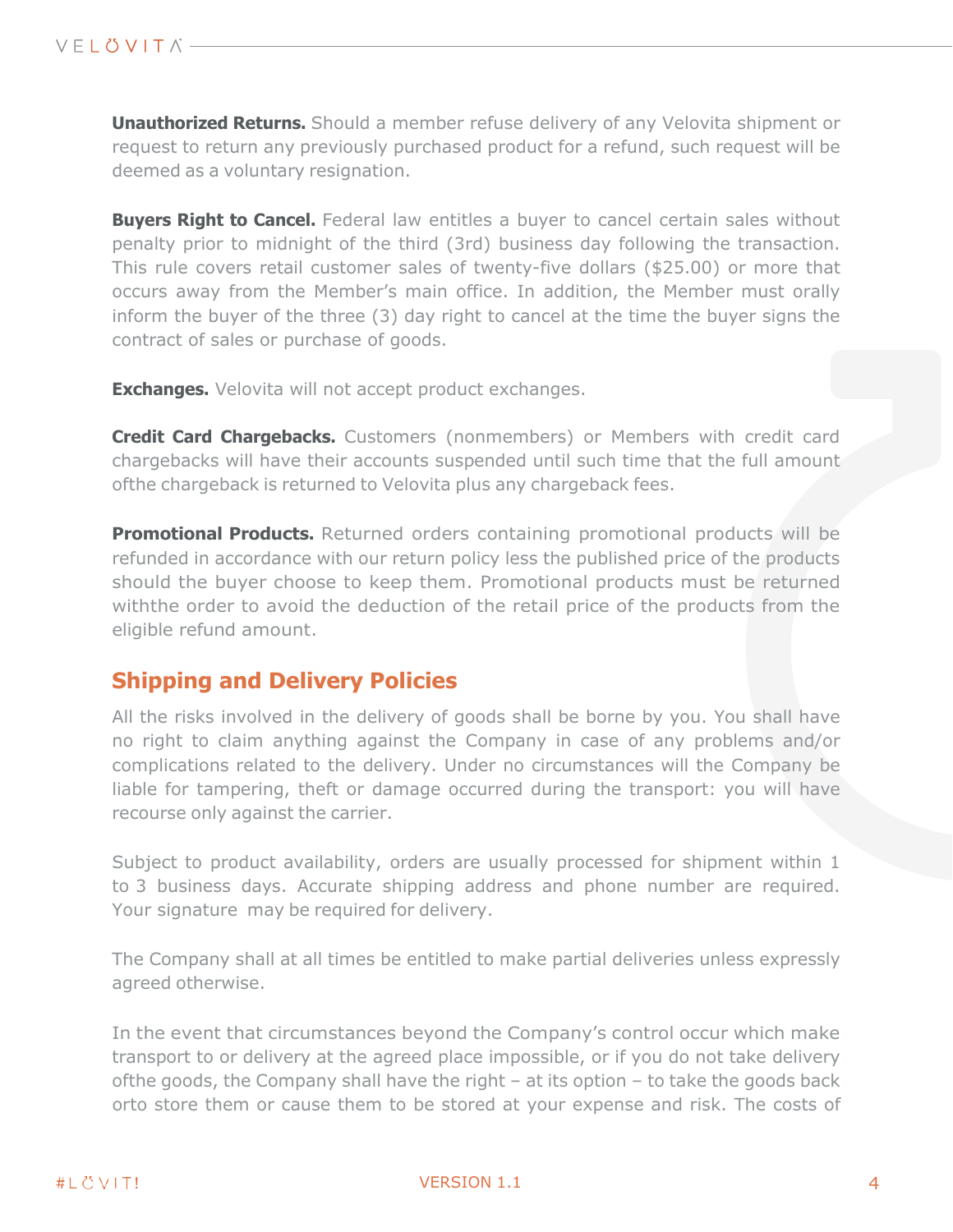return shipment and storage shall be payable by you, and you shall furthermore be obliged to fulfill your obligations to the Company as if delivery has taken place.

## **Velovita Disclaimer**

Any personal testimonies and opinions relating to Velovita Inc. and Velovita.com are not considered as medical advice and should not be taken as such.

The Velovita product line is not intended to diagnose, cure, prevent or treat any illness, disease or disorder.

The earnings of Velovita Members relating to Velovita Inc. and velovita.com are not necessarily a representation of the income, if any, that a Velovita Member can or will earnthrough his or her participation in the Velovita Member Rewards Plan.

Any figures should not be considered as guarantees or projections of your actual earnings or profits. A person can become a Member with Velovita and do very well financially marketing our product line; however, they could also not earn any income at all.

A Velovita Member's success depends upon and requires successful sales efforts, hard work, dedication, determination leadership and teamwork. Please understand there are no financial guarantees.

## **Suspension**

Velovita reserves the right in its sole discretion to suspend a purchaser's account at anytime. Velovita will notify the purchaser of such suspension either by a V-Cloud support ticket or email. In the event of a suspension, Velovita further reserves the right to require the purchaser to complete and sign a reinstatement agreement in order to reinstate the purchaser's buying privileges.

## **eBay/Amazon Sales**

Velovita products are intended for direct-to-consumer sales only and should not be sold online through non-direct sales channels. Reselling Velovita products on eBay, Amazon or any other similar online marketplace dilutes our valuable trademarks and diminishes the opportunities of Velovita Members by competing in non-direct sales channels with our Members. Customers are strictly prohibited from reselling Velovita products on eBay/Amazon or any third-party auction site or sales site. Customers who violate this policy will have their accounts temporarily suspended and may be subject to having their buying privileges terminated at the sole discretion of Velovita.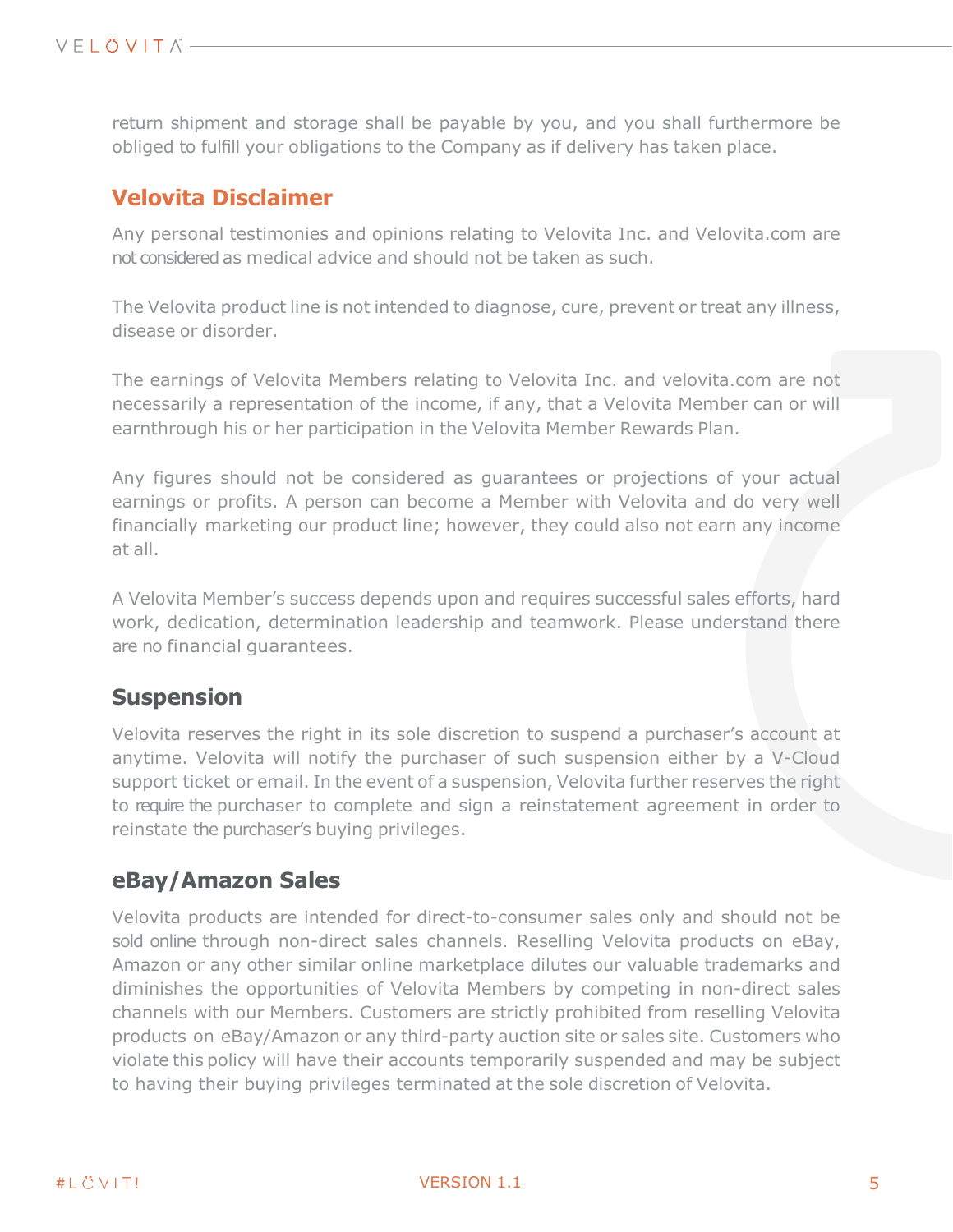If you have any questions about Velovita's Terms of Service, the practices of this site, or your dealings with this site, please contact us at [support@velovita.com.](mailto:support@velovita.com)

## **Privacy Policy**

Velovita is committed to safeguarding the privacy of our Site visitors; this privacy policy sets out how we will treat your personal information.

#### **1. What information do we collect?**

We may collect, store, and use the following kinds of personal data:

- I. Information about your visits to and use of this Site;
- II. Information about any transactions carried out between you and us on or in relation to this Site, including information relating to any purchases you make of our products; and
- III. Information that you provide to us for the purpose of registering with us and/ or subscribing to our Site services and/or email notifications.

#### **2. Information about website visits.**

We may collect information about your computer and your visits to this Site such as your IP address, geographical location, browser type, referral source, length of visit and number of page views. We may use this information in the administration of this Site, to improve the Site's usability, and for marketing purposes. We use cookies on this Site. A cookie is a text file sent by a web server to a web browser, and stored by the browser. The text file is then sent back to the server each time the browser requests a page from the server. This enables the web server to identify and track the web browser. We may also use that information to recognize your computer when you visit our Site, and to personalize our Site for you. Most browsers allow you to refuse to accept cookies. This will, however, have a negative impact upon the usability of many websites, including this one.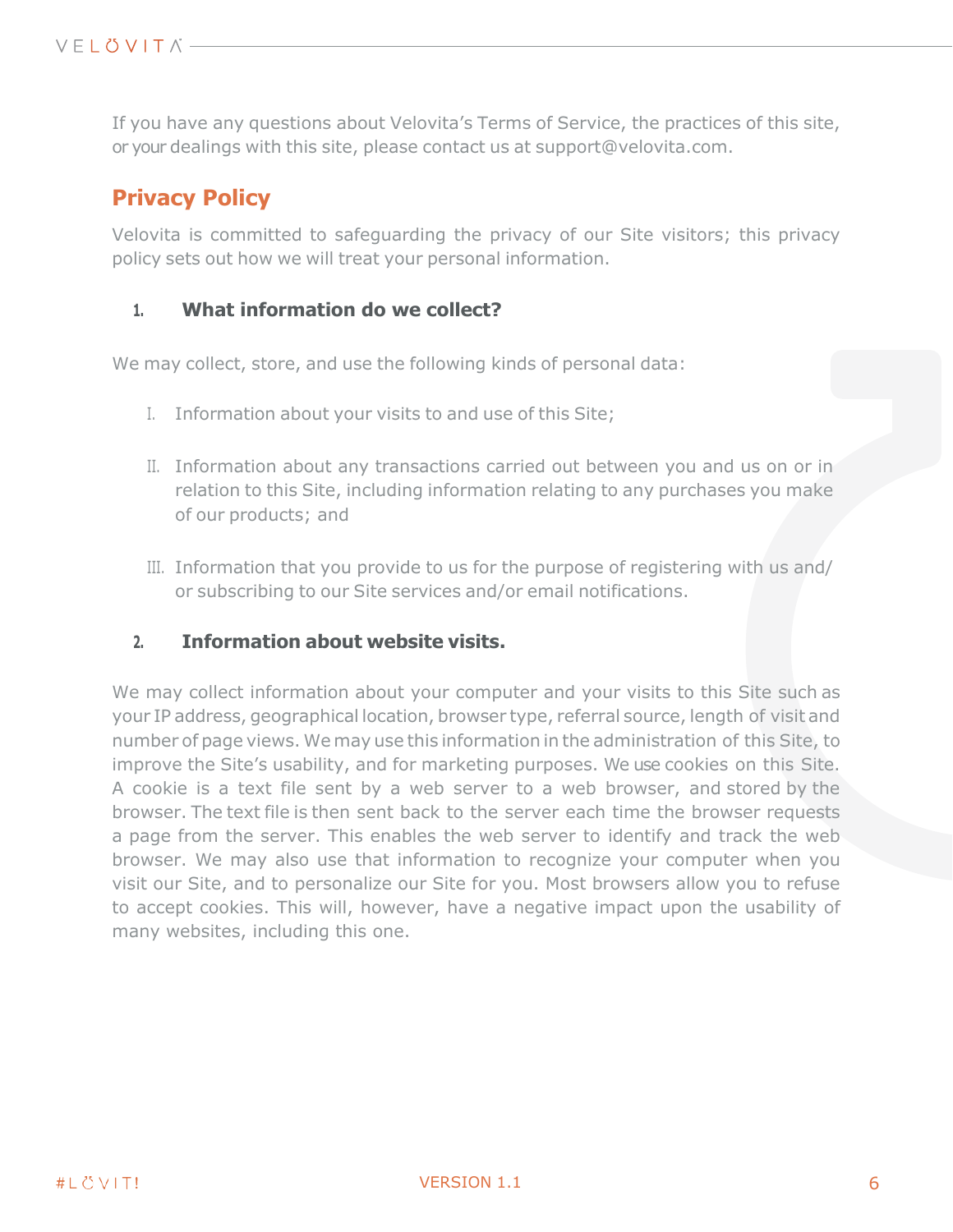#### **3. Using your personal data.**

Personal data submitted on this Site will be used for the purposes specified in this privacy policy or in relevant parts of the Site. In addition to the uses identified elsewhere in this privacy policy, we may use your personal information to:

- I. Improve your browsing experience by personalizing the Site;
- II. Send information (other than marketing communications) to you which we think may be of interest to you by post or by email or similar technology;
- III. Send to you marketing communications relating to our business which we think may be of interest to you by post, email or similar technology (you can inform us at any time if you no longer wish to receive marketing communications to be sent by emailing us at support@velovita.com).

We will not without your express consent provide your personal information to any third parties for the purpose of direct marketing.

#### **4. Antispam Policy.**

#### Newsletter Subscriber

A registered user is added to our Newsletter Subscribers database when enrolling as a customer (nonmember) or Member. After completing our enrollment process the user becomes a Newsletter Subscriber. Our email communications with our Newsletter Subscribers is based solely on their permission.

#### What Is Spam?

Spam is unsolicited email also known as Unsolicited Commercial Email (UCE). It involves emails sent to users who:

- A. Have no association with the sender;
- B. Have registered an account but not opted in to receive commercial emails; or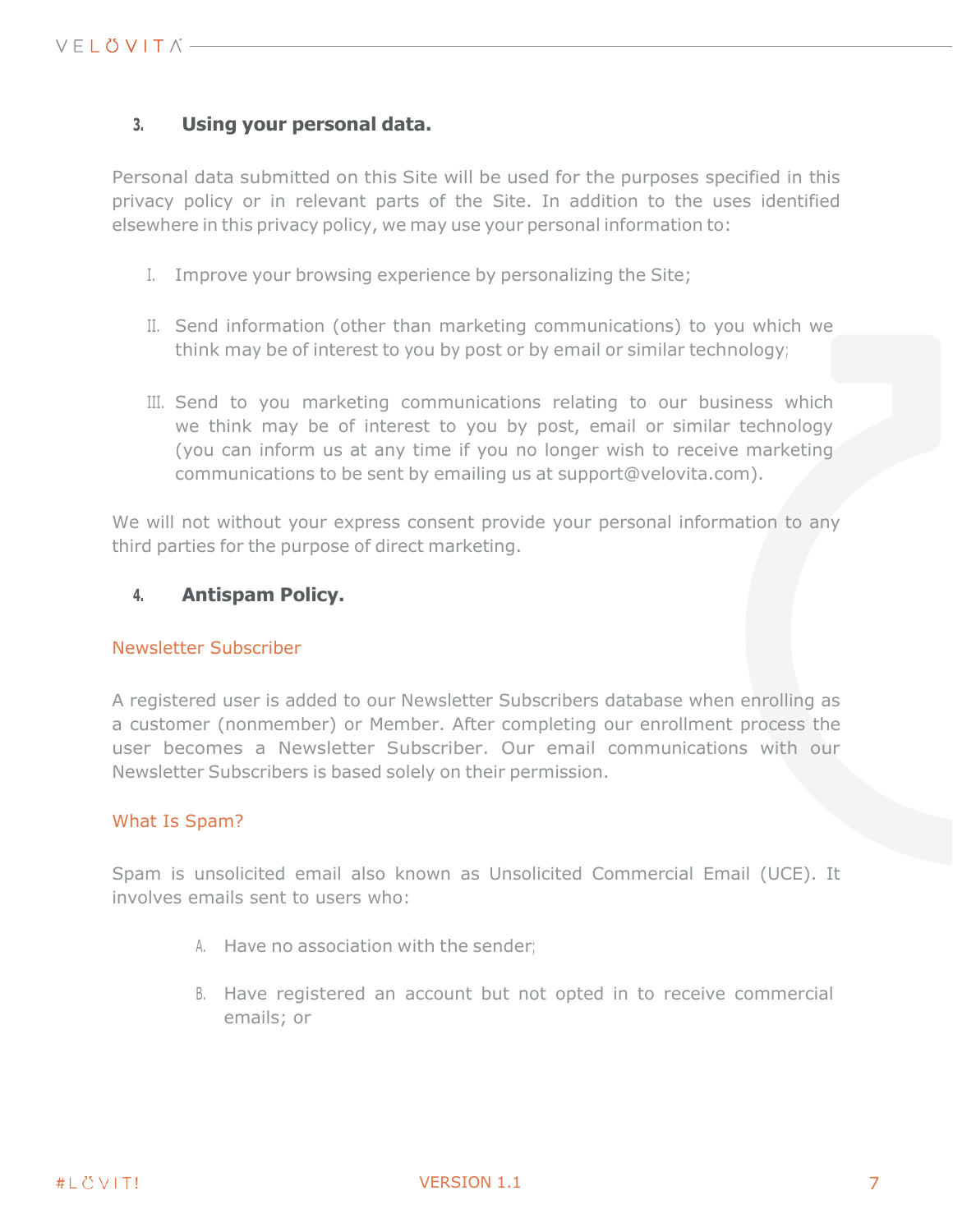C. Have previously opted in but then opted out of receiving commercial emails Spam is also email communications without a valid reply-to address.

#### Email Communications.

Velovita does not send spam - ever. The goal of our existing email communications is to inform our Newsletter Subscribers of the new updates and promotions which are published on a regular basis. Our Newsletters include the links to our new products, information about promotions and latest news from the field. We do not sell or distribute (for financial gain or for free) or otherwise disclose any Member or customer (nonMember) email addresses to any third parties except when legally required.

Every newsletter contains an Unsubscribe link at the top or bottom of the message.

#### Necessary Communication.

There are situations which by their own nature require us to send you emails. These include:

- I. Sending a message to your email box with the link to update your account at Velovita;
- II. Sending you invoices for each purchase transaction made on our Site;
- III. Sending you emails concerning technical, legal and support matters; and
- IV. Sending a SMS (Text) to your registered phone with Velovita.

Please make sure you add Velovita emails to your list of approved email addresses in your email application. When you do not receive expected emails from Velovita, check your spam folder.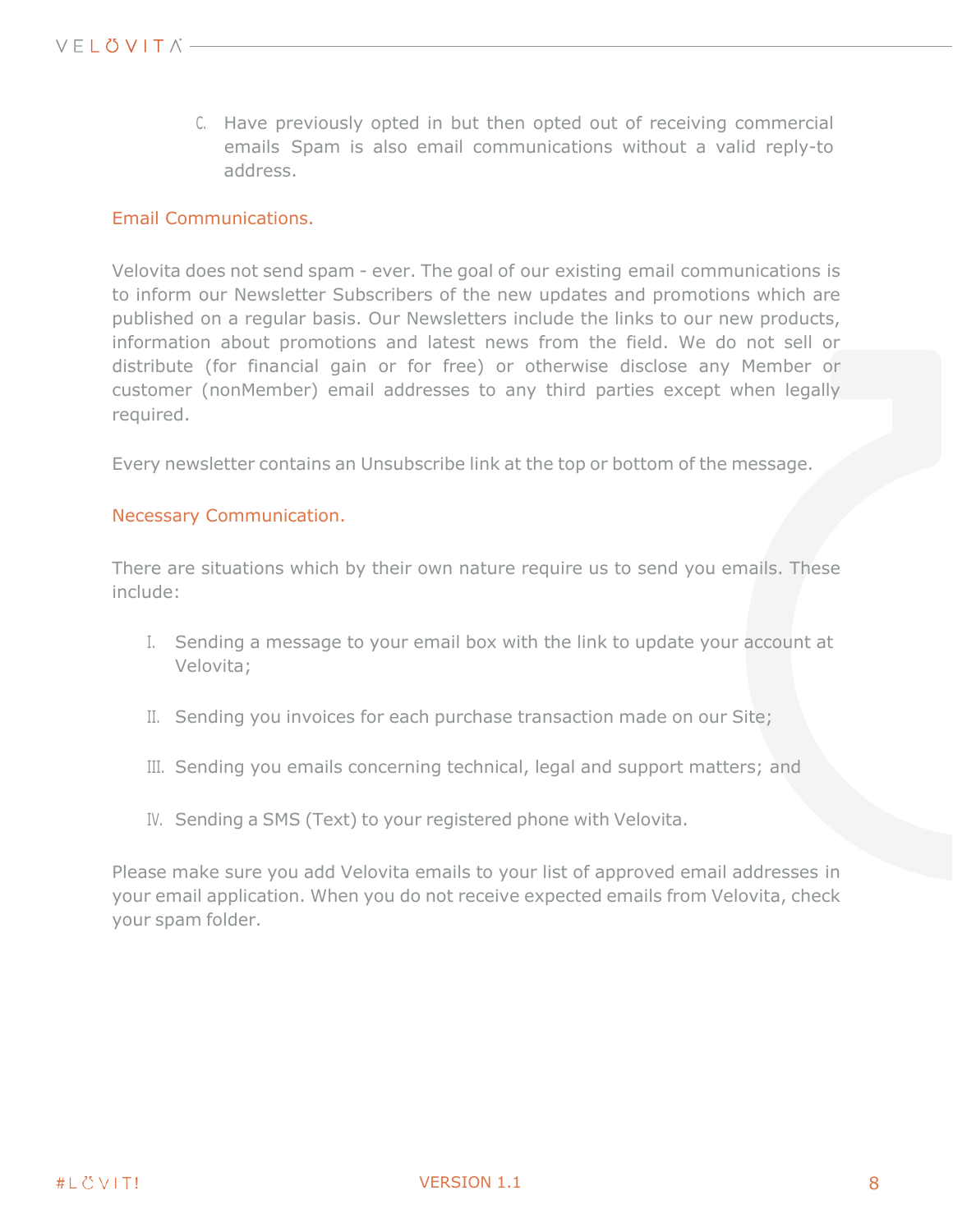#### **5. Other disclosures.**

In addition to the disclosures reasonably necessary for the purposes identified elsewhere in this privacy policy, we may disclose information about you:

- A. To the extent that we are required to do so by law;
- B. In connection with any legal proceedings or prospective legal proceedings; or
- C. In order to establish, exercise or defend our legal rights (including providing information to others for the purposes of fraud prevention and mitigating losses).

Except as provided in this privacy policy, we will not provide your information to third parties.

#### **6. International data transfers.**

Information that we collect may be stored and processed in and transferred between any of the countries in which we operate in order to enable us to use the information in accordance with this privacy policy.

#### **7. Security of your personal data**

We will take reasonable precautions to prevent the loss, misuse, or alteration of your personal information. Of course, data transmission over the Internet is inherently insecure, and we cannot guarantee the security of data sent over the Internet. We will store all the personal information you provide on our secure servers. All electronic transactions you make to or receive from us will be encrypted using SSL technology. You are responsible for keeping your passwords confidential.

#### **8. Policy amendments**

We may update this privacy policy from time to time by posting a new version on our Site. You should check this page occasionally to ensure you are familiar with any changes.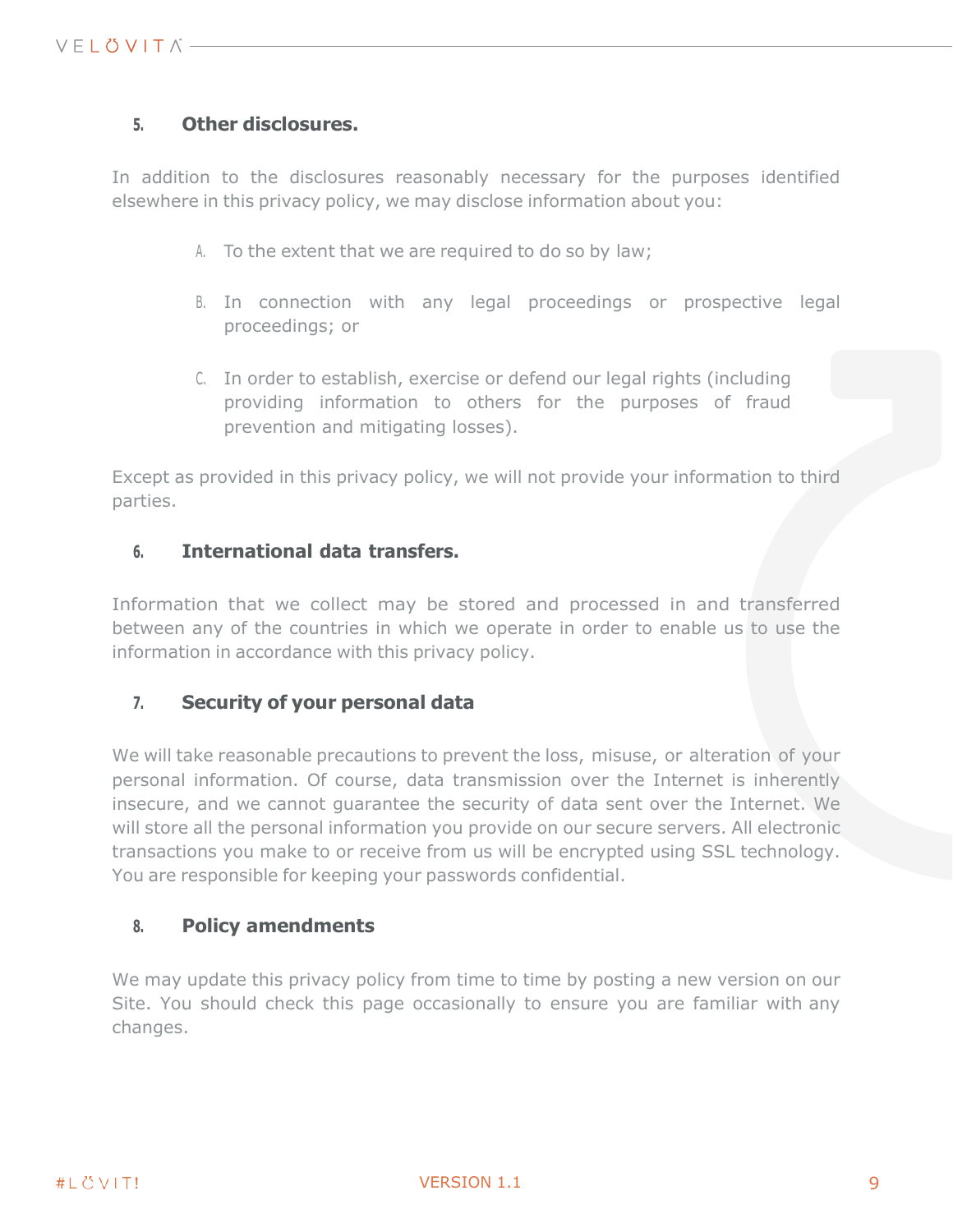## **9. Your rights**

You may instruct us to provide you with any personal information we hold about you.You may instruct us not to process your personal data for marketing purposes. In practice, you will usually either expressly agree in advance to our use of your personal data for marketing purposes, or we will provide you with an opportunity to opt- out of the use of your personal data for marketing purposes. You can also instruct us not to use your personal data for marketing purposes by email (to support@ velovita.com) at any time.

#### **10. Third party websites**

The Site may contain links to other websites. We are not responsible for the privacy policies of third-party websites.

#### **11. Financial Information.**

The Site does not store your credit card and payment details on our server. The Site retains details of your purchases and purchased products in your account, but no sensitive details relating to your payment methods are stored or handled by Velovita.

#### **12. Changes to this Privacy Policy.**

Velovita, Inc has the discretion to update this privacy policy at any time. When we do, we will revise the updated date at the bottom of this page. We encourage Users to frequently check this page for any changes to stay informed about how we are helping to protect the personal information we collect. You acknowledge and agree that it is your responsibility to review this privacy policy periodically and become aware of modifications.